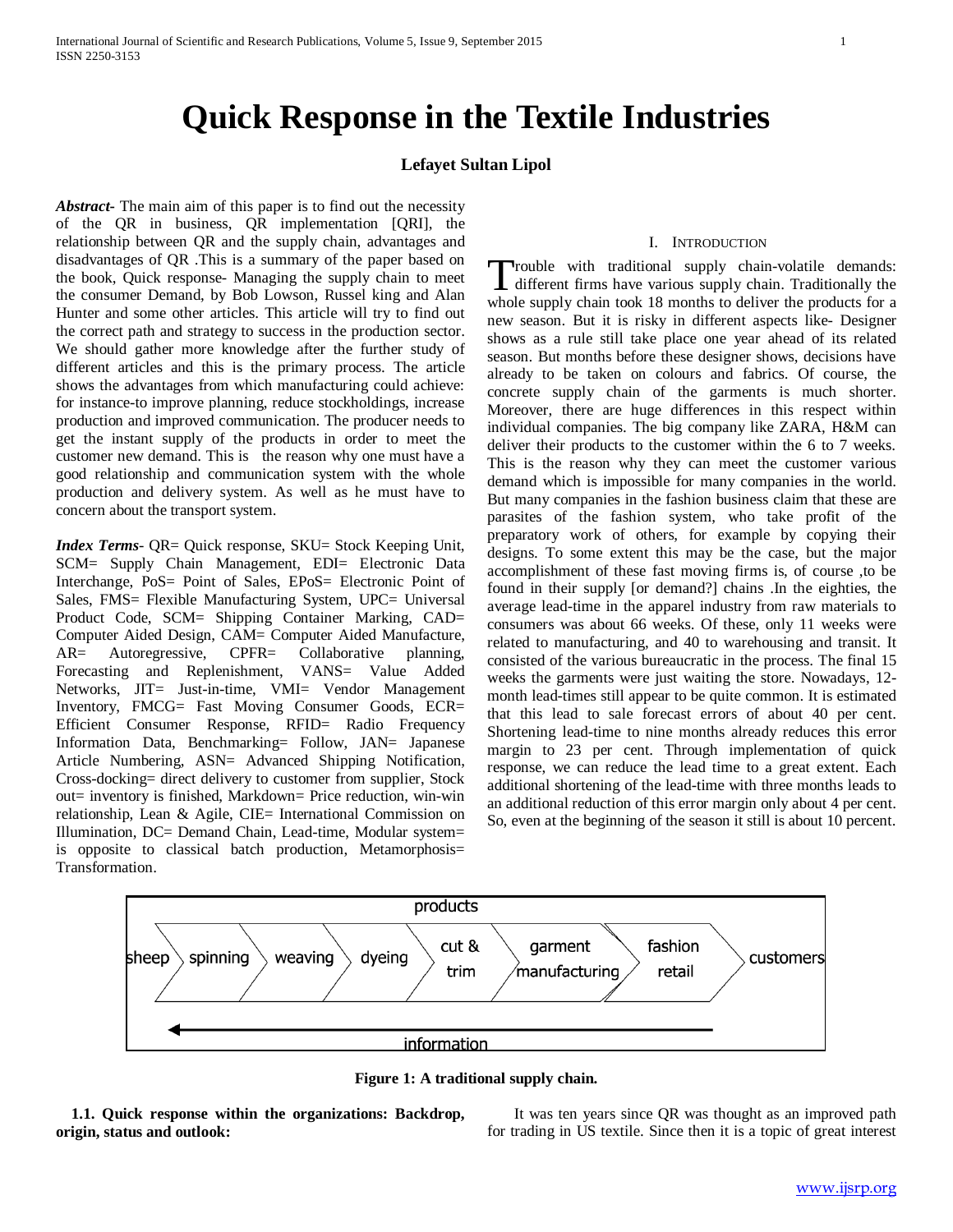in trade, articles have been written, seminars conducted ,and talks given but very little have been achieved. But it was not accepted totally. The projected benefits of the QR in the industries are:

- Reduction in pipeline inventories.
- The greater possibility of garments designs and colours being acceptable to the consumer by moving styling closer to the sales date.
- The ability to re-calculate SKU demand at retail and make frequent reorder during the season, thus reducing stock outs and markdowns.
- Greater competitiveness for domestic producers facing increased level of imports.

 Quick Response originated in the Textile and Clothing Industry of North America in the 1980's. With the growing complexity and volatility of demand many industries adapted this new strategic proposition to counter their challenges .The historical development of QR was articulated textile industry sponsored research programs by concentrating on the entire apparel pipeline. It was evident that the research revealed many intricacies related to the apparel supply chain due to revenue losses which catered successful development and implementation of QR into SCM.

 QR manufacturing techniques further extended into a strategy and culture and as a whole fissured out from the pitfalls of the traditional economics of the apparel value chain smudged by forced markdowns, stock-outs or more precisely lost sales and inventory maintenance costs. Retail shrinkage, could also be considered as a major channel for revenue loss in the recent years. All these, set-up an analogy between lead time and its effects on sales forecasting errors. QR development and adoption was quite inevitable in this environment to achieve lead time and inventory reduction with better flow of information, precise qualities and flexible technologies – in accordance to the consumer's demand.

# II. DEFINITION AND CONCEPT

## **2.1. Lawson defines QR:**

 A state of responsiveness and flexibility in which an organization seeks to provide a highly diverse range of products and services to a customer or consumer in the exact quantity, variety and quality, and at the right time, place and price as dictated by real-time customer or consumer demand.

 The description of the figure 2, QR in total the application that deals with the internet communication of sales data from the retailers to the vendor. Then the vendors within a short time supplying retailers the products needed to return the inventory in stores to level previously determined orders, may be point of sales data combined by the retailer and vendor. It is a diagram of the typical flow of merchandise data in a QR partnership between a retailer and a vendor. Consumers initiate the QR process as they communicate their needs and wants to the store through their purchases. Merchandise information, such as size, style, colour and brand are collected through scanning bar-codes. This information is sent to the vendor via electronic data interchange [EDI] rather than the typical process of remitting a purchase order. These sales data are compared with the inventory model for the store.

 Production is ordered for the specific items needed to restore the inventory to the model's requirements. Notification of the expected shipping data is transmitted to the shipper and the retailer. Production orders are transmitted to the plant where the goods are produced. The merchandise is packed and shipped to the retailer. The cycle is complete when floor ready merchandise arrives at the store. The linkages of buyer and producer are must to implement the full process as well as they have a good relationship and unity. Otherwise the QR will not be successful.



**Figure 2: Merchandise and financial transfer with quick response.**

## III. LEVERAGING QR

## **Principal elements:**

- o Up-to-date technology- IT
- o EDI
- o VANS

#### o Partnership

o JIT [Just. in-time] Production and logistics.

# **QR Implementation elements:**

- o POS tracking,
- o FMS.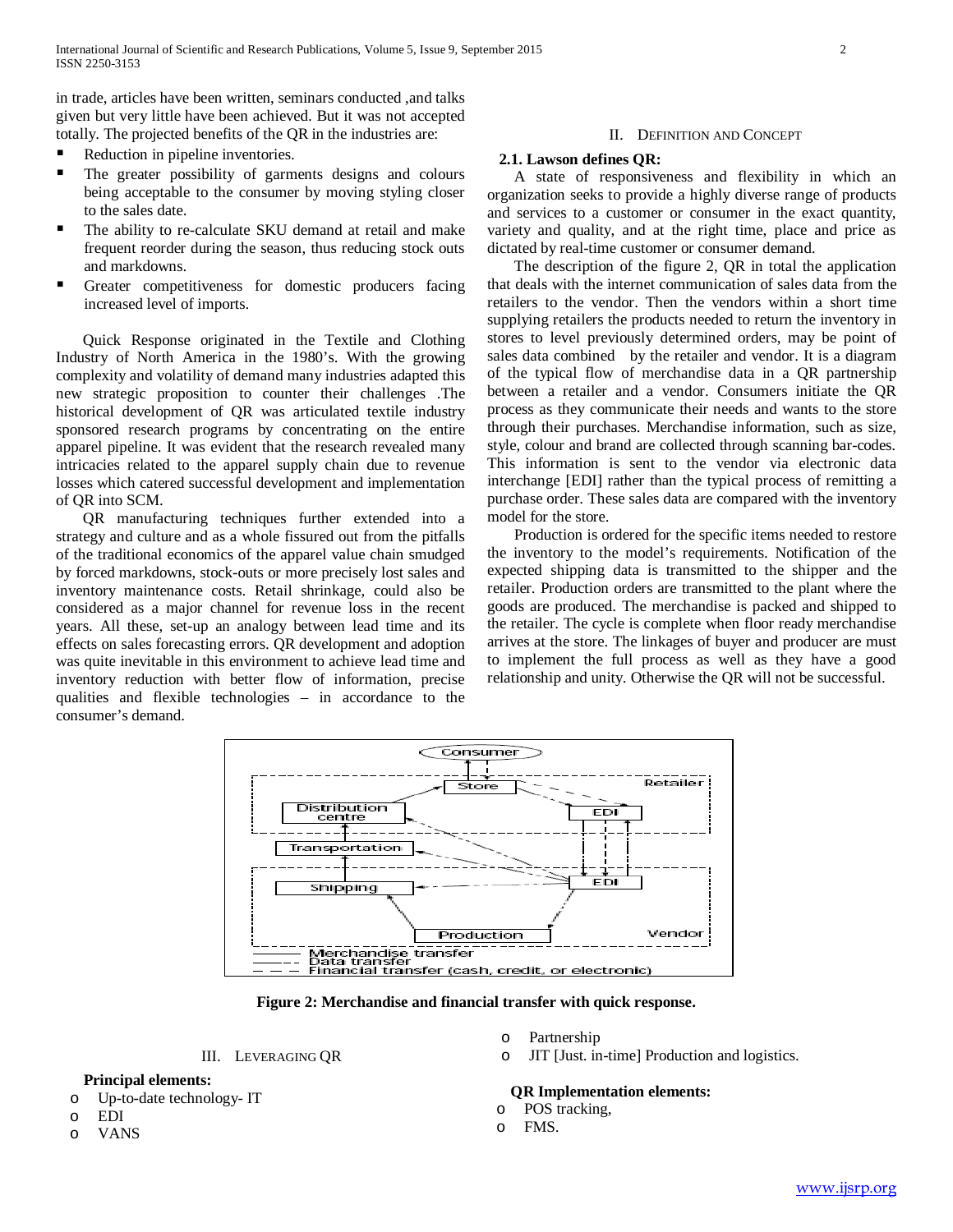Now they are shortly described below:

# **3.1. Up-to-date technology [IT]:**

 Numerous technological developments are transforming systems in apparel manufacturing and retailing. As a result, relationships between suppliers and buyers are changing dramatically to the benefit of both. QR is only possible through the development of IT. Supply chain members may have implemented some IT systems, but virtual firms with high levels of QR will have implemented most of the following:

- o EPoS equipment with UPC bar code scanning at the SKU level;
- o EDI or the equivalent Internet system to exchange business documents such as purchase orders and documentation;
- o AR methods;
- o Distribution centres to make merchandise floor-ready;
- o Cross docking in central and regional distribution centres;
- o Shipping container marking [SCM] labels;
- o Smaller initial orders;
- o CAD;
- o CAM and CPFR.

# **3.2. EDI:**

 Electronic data interchange is the transmission of business data in structured format between firms who normally do business with each other. The data formats are based primarily on industry standards; these standards permit the sending firm and receiving firm to tailor the data transmission to their own needs. These predetermined formats enable the receiving firm to input the data directly into its own computer applications. Thus EDI supports inter-organisational systems, which transfer data automatically from a firm's computer system to the computer system of its supplier. Within a QR program EDI support sales forecasting system and automatic replenishment programme. Hammond [1993] has described this process. At the point of sale, the barcode on the garment is scanned and SKU is identified. EDI may be used to transmit this SKU information electronically to the appropriate apparel manufacturer, who makes sales forecast by SKU and determines the replenishment quantity required. If the retailers prefer to use its sales forecasting system, the point-of-sale are transferred to this system. The completed sales forecast are used as a basis for developing purchase orders, and then EDI is used to transmit the purchase orders to the manufacturer. In either case, electronic transmissions of the demand data or purchase order reduce both order cycle time and transaction costs.

# **3.3. VANS:**

 Different standards and ill-considered systems development has led to expense and incompatibility of QR along the entire supply chain pipeline. The existing sluggish corporate culture, adversarial partnerships and cost burdens, improper handling and transmission of information technology techniques and nonunification of the entire system under a common electronic platform as Value Added Networks [VANS**]** has in many ways hindered the full-fledged implementation of QR. The role of the value added networks has changed exponentially since the inception of quick response in 1985. At that time they were looked as being only the telecommunication gateway for the trafficking if the EDI documents were not among several trading partners. These third party networks provided added value by offering retailers and manufacturers alike the ability to translate documents among various versions and computing platforms and transfer them rapidly than the traditional physical form of delivery. Rapidity of delivery collapsed order fulfillment cycle time and this was observed by many as the sector of QR.

# **3.4. Partnership:**

 Partnership and alliances are very important in the evolution of QR for creating supply chain synergy by elimination of all process duplications and infrastructures and achieve increased profitability, efficiency and market share. Special QM programs ensure active participation of all the agents in the pipeline with controlled QR element implementation. Bar-coding of merchandise is also quite essential. Proper transaction and inventory management is possible with strict compliance to standards like UPC [Universal Product Code] and NRF [National Retail Federation]. This helps in PoS scanning at the tear- off sections of the retails ensuring rapid communication.

 If supply chain members and retailers develop partnerships and are able to participate through collaboration, planning, forecasting and replenishment [CPFR] then suppliers may reduce costs and build their brands, and retailers benefit from having lower stock holdings and fewer stock-outs .If the partnership is successful, the retailer may purchase and stock more of the manufacturer's goods.

### **3.5. JIT [Just-in-time] production and logistics:**

 In retailing, it is virtually impossible to plan or to schedule "production" – that is, the demand by consumers for specific merchandise, especially for individual stock-keeping units [SKUs]. JIT, one form of re-engineering, was used at the Nippon Wireless and Telegraph Company in Japan in the early 1960s. Since that time JIT concepts have been adopted by many other firms. Most applications of JIT have been in manufacturing in which production usually can be planned and scheduled, rather than in retailing, where it is impossible to determine the timing of individual sales transactions. In manufacturing, however, if JIT is used, materials used in production are not inventoried; rather, materials are scheduled for receipt only as needed. The underlying principle of JIT is to keep raw or semi-finished goods' inventories as low as possible, maintaining no stock except what is needed for immediate production. Raw materials or semi-finished goods are supplied to the JIT finished goods' manufacturer frequently and at short notice. Thus, the inventory investment necessary when using JIT is close to zero.

# **3.6. PoS Tracking:**

 The current position stands out with little changes in most of the areas. Improvements stand out in the form of reduction in inventories, improvement in pipeline management and manufacturing methods with a transition from the classic batch production method to flexible modular system. Significant changes have taken place with benefits in terms of higher customer responsiveness driven via PoS information. QR technologies and its elements like EDI, bar coding etc. are being increasingly adopted by the retailers and the manufacturers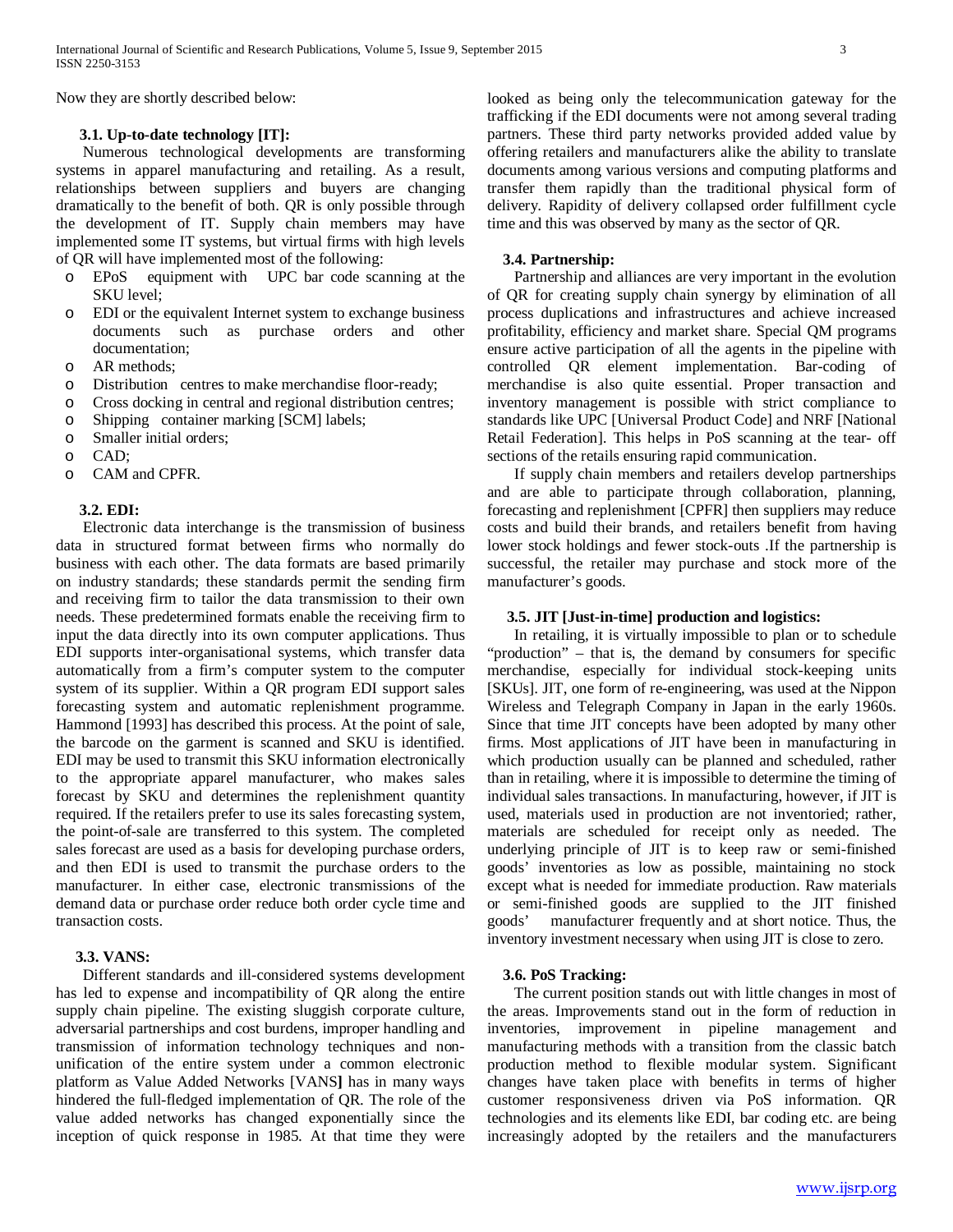however disappointing statistics are visible in the fields of automatic replenishment, use of re-ordering procedure and PoS data sharing. Dramatic expansion in PoS tracking in the recent years would also attribute to the development of QR with better inventory control, processing of re-orders, SKU management and cost reduction.

# **3.7. Flexible manufacturing system [FMS]:**

 QR must also be linked with the production system making it more flexible. FMS in the form of either modular production system or Vendor Managed Inventory [VMI] is essential to respond to the needs of QR ensuring minimum order lead-times, more productivity and effective utilization of resources. Though initial switching costs from traditional production to modular system is high, still this can be accounted as the benefits far outweighs the costs. Even the concept of VMI of maintaining finished goods inventory at a satisfactory level by the manufacturer ensures smaller inventory of goods for the retailers and shorter re-order times. Computer aided design [CAD] and Computer aided manufacturing [CAM], to enable the supply chain to become more efficient. In cutting and marker making, designing both of these machines has a great establishment. Along with rapid designing and product development process [using CAD system], process simulators and Line Balancing Decision Trainers – 3-Dimensional Concurrent Engineering could be followed to have complete system redesigning. It is exceedingly important to understand the product seasonality in considering the implementation of QR philosophies. Products could be 'Basic', 'Seasonal' or 'Fashion' depending upon their shelf life. Depending upon this these merchandise have different characteristics and hence QR requirements. 'Basic' products have marginal demand fluctuation throughout the year with steady requirement. This hardly caters the need to have QR responses for such products though the development of PoS tracking, inventory management and information transaction are quite essential to be implemented. For 'Seasonal' products, QR management becomes essential for organization with multi season assortments, especially during the re-order process. For single season goods, QR implementation is a bit difficult requiring spreading out of manufacturing schedule and inventory operations. However, for multi product lines, this is concurrently easier due to properly spaced product sales and inventory management requirements. For 'Fast Fashion' goods much of research and speculation is inevitable to correctly determine the strategies. QR is an essential requirement to streamline the design-, manufacturing- and logistics- processes to meet the rapid changing customer demand. Benchmarking is also a key requisite for full QR implementation required to change corporate mindset and gauge as according to standards.

# IV. BUILDING THE INFRASTRUCTURE TO SUPPORT THE GROWTH

 With the basic fashion category, the US-born QR concepts places much focus on the relationship between retailers and the manufacturers of the product. The building infrastructure to support the growth has been summarized by the under mentioned 3 points. [Giunipero ET al.2001]:

 Stage1: Introduction of the basic QR technologies: -SKU level scanning, -JAN [Japanese Article Numbering] Barcode, - Use of EDI and use of standard EDI.

 Stage2: Internal process reengineering via technological and institutional advancement.-Electronic communication for replenishment,-use of the cross-docking,-small amount of inventory in the system,-small order processing,-ARP [automatic replenishment program],

 -JIT [Just-in-time] delivery,-SCM [shipping container marking].-and ASN [Advanced Shopping Notification].

 Stage3: Information of a collective supply chain and winwin relationship:-real time sales data sharing,-stock out data sharing,-QR team meets with partnership,-MRP [Material resource Planning].

 The model most appropriate for the garments sector has become a role model for QR

Programme.

# V. CURRENT POSITION OF QUICK RESPONSE IN DIFFERENT INDUSTRIES

 The current position stands out with little changes in most of the areas. Improvements stand out in the form of reduction in inventories, improvement in pipeline management and manufacturing methods with a transition from the classic batch production method to flexible modular system. Significant changes have taken place with benefits in terms of higher customer responsiveness driven via PoS information. QR technologies and its elements like EDI, bar coding etc. are being increasingly adopted by the retailers and the manufacturers however disappointing statistics are visible in the fields of automatic replenishment, use of re-ordering procedure and PoS data sharing. Future of QR encompasses the need to develop both short- and long-term goals for future. Over the next 2-3 years it is essential to develop the role of VANS in resolving the QR supply chain problems through wider use of EDI, educational courses in the supply chain pipeline business issues, additional data processing and system integration etc. However the maturation and progression of QR paradigm over the successive years require change in mind set - metamorphosis from forecast driven to demand driven Pipeline. This caters sufficient extension of the strategy into a culture or philosophy through PoS systems to understand underlying trends, have flexible and rapid production techniques and demand-activated manufacturing. RFID [Radio frequency information data] is the new challenge in the field of quick response. As well as lean production is also important.

# VI. FUTURE OF QUICK RESPONSE AND CHANGING THE FUTURE OF SUPPLY CHAIN

# **6.1. Short term:**

 Short terms means we have to estimate the effect of the quick response in the supply chain for the 1-2 years that means for a short time. Over the next one to two years, the most pressing task for the industry will be to extend the use of EDI to all manufacturers as well as the smaller retail outlets and to forge better links with the textile producers and other suppliers to the garment industry. The role of the VANS may be the most pivotal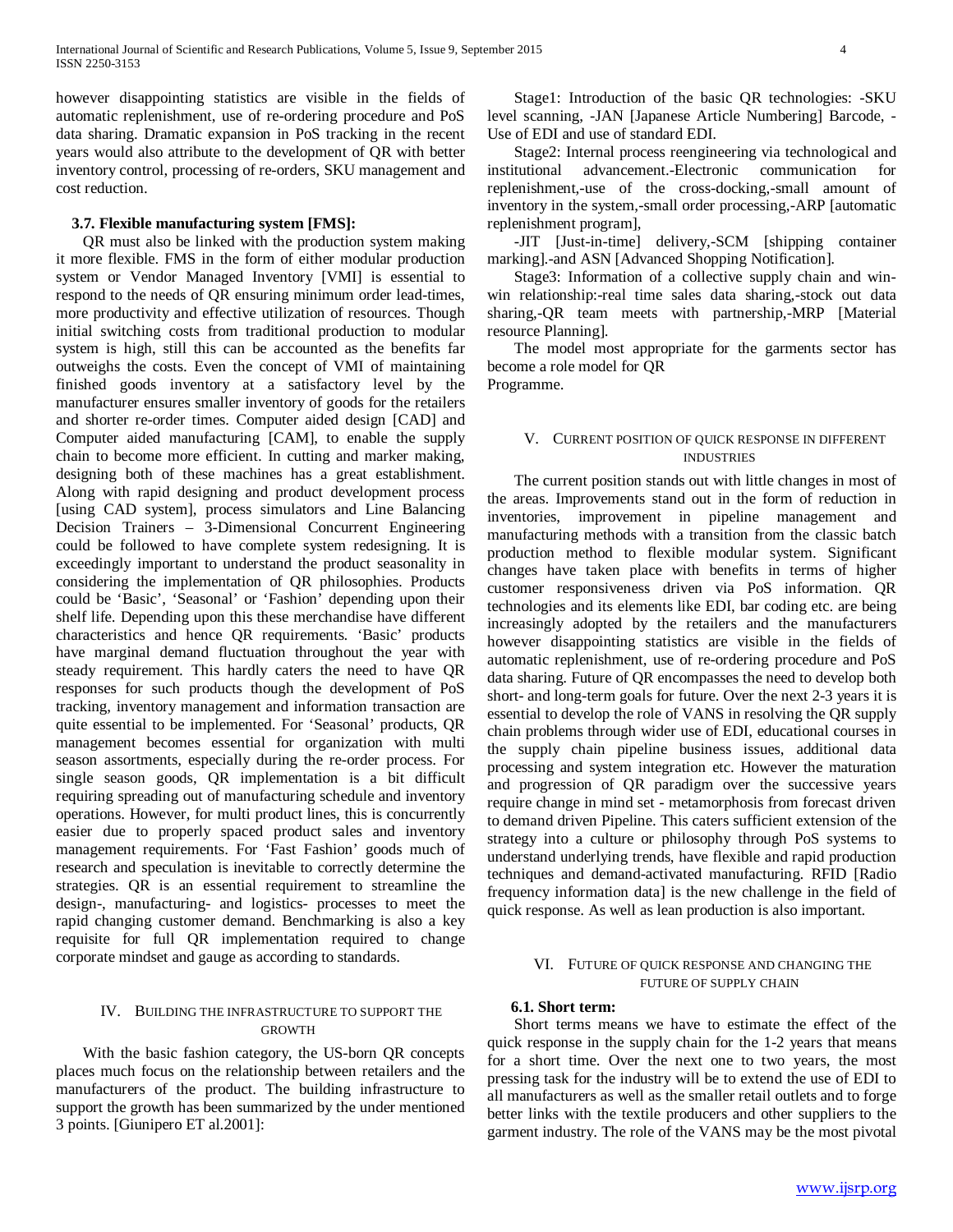in resolving the QR supply chain's problems as they have the technical expertise to effect change among suppliers. The retail community has, in many respects, already relegated to the VANS the task of implementing EDI solutions among their trading partners. Also the competitive environment among the VANS has intensified as the trafficking of electronic documents has become a price-commodity business. The technologies among the VANS, although slightly different, offer similar speed of delivery in real time terms. Since the documents are nonproprietary in nature, no one VAN provides a particular benefit. Product differentiation among the VANS in the near future will be the delivery of "quality information products", as contrasted with speed of delivery: the VAN that can provide the most accurate information to its trading partners will have the strategic advantage. To accomplish this objective, which the VANS will need to maintain or gain share of market, will require more "ownership" of the supply chain. They will have to provide computer software solutions that add value to their information products by increasing the accuracy of the data as they are sequentially or concurrently processed, as well as permitting additional data processing and systems integration. In order for the VANS to implement these value added applications and satisfy their retail customers' needs for quality information products, they will need to change their present training approach to software and solutions to an educational approach. The former stresses how something, be it a product or a process, works, while an educational approach is more concerned with why the product or process exists and how it facilitates or enables improvement or innovation.

 In all respects, the VANS, through their value added applications will need to champion ownership in the supply chain if the new coordinating technologies are not to open the door to a different kind of competitor who will use computers and telecommunications. Further, their job will not be complete until they streamline the interconnections, one to another. By this we mean that a manufacturer deals with retailers using different VANS and it should not be his job to sort out to whom he should send what. Already, some progress is being made in this area. Alongside the wider use of EDI must come improvements in the quality of the information being transmitted? UPC errors can be reduced or eliminated through use of such software packages as the bar-code director, now being offered by the major VANS. The reductions just beginning in retail inventories lead to a host of problems for both the short and the long term. We mention only one; that of balancing low retail inventories against desired customer service levels [the complement of stock outs] and supplier and DC lead times. This aspect of QR is not well retail profits. Textile producers and the better dye houses routinely measure the color of their fabrics and could supply CIE coordinates.

# **6.2. Long term:**

 The QR paradigm has become clearer, however, a number of initiatives have already been taken. The retailer, once he has worked out how to balance lead times, stock outs, and vendor lead times will start to examine the end-of-season markdown mix of seasonal goods, with its attendant margin loss, and install procedures for re-estimation of demand and the appropriate reorders. The problems associated with fashion merchandise,

while similar, are more complex and call for sophisticated analyses of fashion and color trends. These techniques have yet to be developed. While fashion is, almost by definition, impossible to forecast, we believe that certain underlying trends can be projected, but these projections will require extensive historical databases, and these are not yet being accumulated.

 Successful manufacturers will be those making use of PoS data, which can anticipate seasonal demands, estimate shifts from buyer projections, and keep inventories to a minimum, while keeping their textile and other suppliers informed of their own requirements. This kind of juggling act will require very sophisticated software and innovative management. It will also call for flexible and rapid production techniques. It is in these areas that the manufacturer can add real value to his merchandise and tie himself more closely to his customer. This is the surest way to increase competitiveness than increasing the switching cost for the retailer. It is certain that computing costs and speeds will continue to improve and we will soon be at the point where a new aspect of the apparel business becomes possible on a broad scale. This will be a wider use of CAD, extended to include interactive designing of garments with the customer and the retail buyer. A second step will be inclusion of the garment design. In the price and sales catalogue, thus allowing sales preference data series to be established, and the possibility of true color and style forecasting to open up. So far, we have made little mention of the textile and fiber producers. This not an oversight, but reflects our belief that the prime imperative of the pipeline is to broaden and focus the UPC or EDI aspects of the pipeline. Given reliable PoS data and the manufacturer or retailer systems to make use of them, the industry will be in a position to tie into the very sophisticated up-stream systems capable of supporting demandactivated manufacturing. Until this happens, we believe the most important role these large and disciplined enterprises can play is partnering the VANS in their attempts to broaden acceptance of and compliance with EDI standards. However, there is another aspect to such teamwork: developing a financial infrastructure that will allow the small manufacturer invests in the software and services needed to participate fully in the EDI process. The EDI poses problems for many small companies.

#### VII. QUICK RESPONSE AND VALUE CHAIN MANAGEMENT

 1. The first one is the connection between distributions and purchasing resembles the buyer and seller relationship.

 2. Manufacturing, packaging or distribution with inventory management [e.g. based on the customer's POS sales data]. The manufacturer may offer to monitor carefully the customer's inventory levels in order to be able to fulfill future demand more efficiently. This may help these customers to reduce their inventory costs. Ideally, this has to be linked with knowledge about possible seasonal patterns in demand – even for basis apparel like jeans; there appear to be quite seasonal differences in sales patterns .This resembles more efficient consumer response.

 3. Manufacturing with assortment planning. "By collaborating on the assortment determination in retailing, for example, the supplier and retailer look together at consumer demand categories that the supplier's products serve. Suppliers are also expected to use this collaboration to improve their